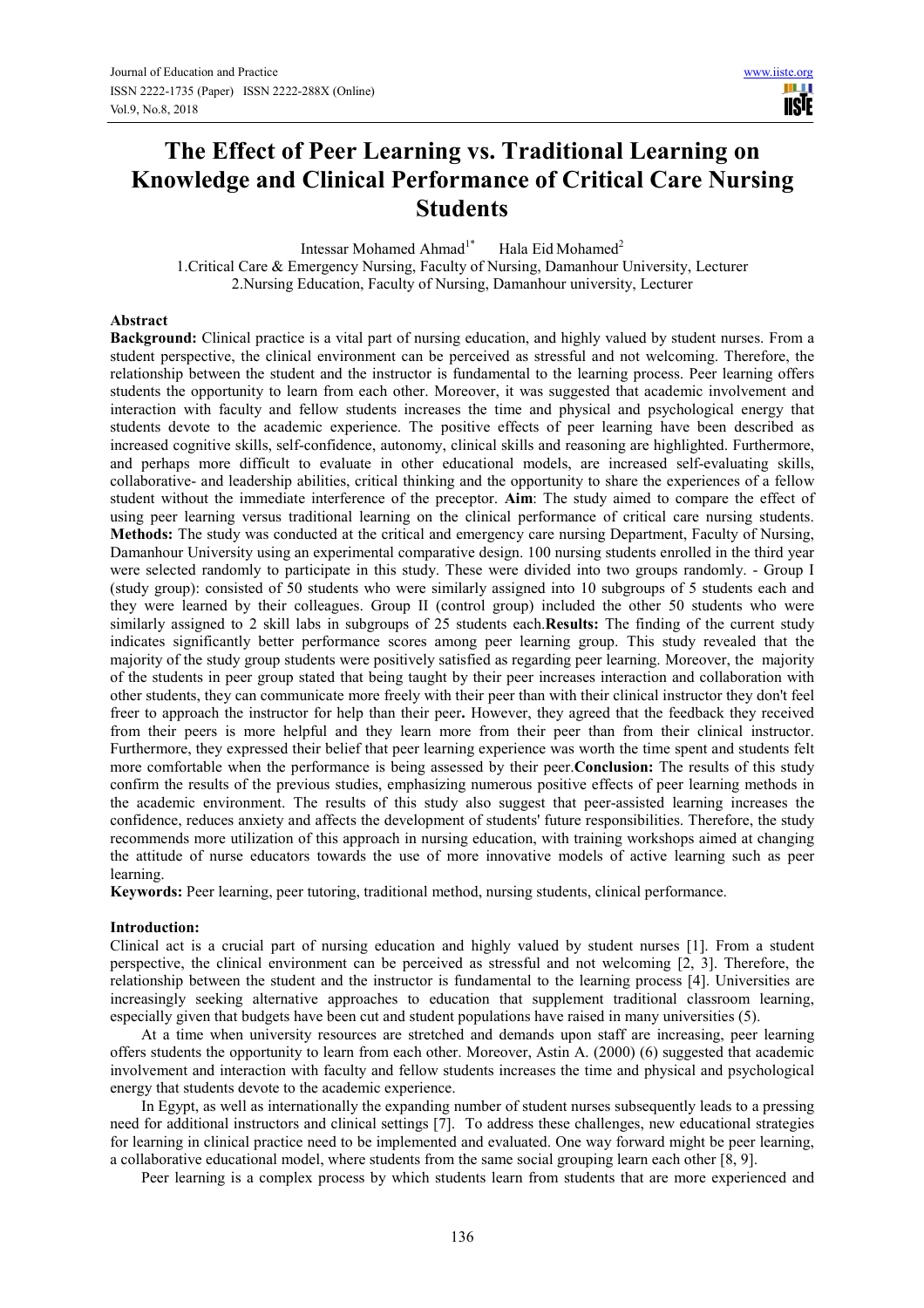knowledgeable about the subject material. The commonest model of peer learning is when a senior student performs as a teacher for another student. However, it has been suggested that a more favorable approach is to combine students from the same year as this will allow students to alternate the roles of teacher and student, and motivates students to become more involved in their own learning [10]. The model is often referred to as the 2:1 clinical placement model [11]. Students are active and equal partners sharing learning activities and involving in discussions and feedback [12].

The positive effects of peer learning have been described as increased cognitive skills, self-confidence, autonomy, clinical skills and reasoning are highlighted. Furthermore, and perhaps more difficult to evaluate in other educational models, are increased self-evaluating skills, collaborative- and leadership abilities [12], critical thinking [13], and the opportunity to share the experiences of a fellow student without the immediate interference of the instructor [14, 15].

Third- year student at the faculty of nursing, Damanhour university attend a critical care nursing course aimed at enabling them to apply critical care nursing management in clinical settings. The practical sessions are often taught by assistant learning staff to a group up to 20 students, a situation that makes guidance and supervision of the practical performance of each student not feasible. To overcome this critical care nursing department applying peer learning in its course. The situation provides an opportunity to compare peer learning with the traditional clinical session method.

## **Aim of the study**

The study aimed to compare the effect of using peer learning versus traditional learning on the clinical performance of critical care nursing students.

## **Hypotheses**

- 1- Students who follow a peer learning strategy acquire better nursing skills in suction than those who follow the traditional method of learning.
- 2- Students who follow a peer learning strategy obtain a higher score in knowledge test in suction than those who follow the traditional method of learning.

## **Methods:**

## **Research design:**

- An experimental design was used to carry out the study.

## **Ethical considerations:**

- The researchers obtained the official permissions to conduct the study from the head of the Critical care and emergency nursing department, at the Faculty of Nursing, Damanhour University and participation acceptance from nursing students. An individual informed consent was obtained from each student after full explanation of the study objectives and procedure. Students were reassured that participation is totally voluntary, that refusals or withdrawals have no consequences, and that the information would be confidential and does not affect the assessment of their academic achievement.

## **Setting:**

The study was conducted at the critical and emergency care nursing Department, Faculty of Nursing, Damanhour University. The critical and Emergency care nursing is staffed by 2 Lectures and 10 demonstrators. Over 200 undergraduate students were enrolled in the third year nursing program.

## **Sample:**

- The best 10 students with the highest clinical score in the previous academic year (Second year) were invited to participate and all of them agreed to participate in the study.

- 100 nursing students enrolled in the third year were selected randomly to participate in this study. All of them agreed to participate in this study. Those were divided into two groups randomly.

- Group I (study group): consisted of 50 students who were similarly assigned into 10 subgroups of 5 students each and they were learned by their colleagues.

Group II (control group) included the other 50 students who were similarly assigned to 2 skill labs in subgroups of 25 students each and they were learned by 2 demonstrators from the department.

## **Instruments:**

Three tools were used in this study: the tool (I) Student's Clinical Evaluation Checklist, the tool (II) Evaluation of students' knowledge and the tool (III) Peer learning Experience questionnaire.

**Tool (I): Student's Clinical Evaluation Checklist:** it consisted of 2 parts

**1- Part (I):** it included student's demographic data as age, sex

**2-part (II):** it included Clinical evaluation checklist which developed by the researchers based on related literature  $(16,17)$  to evaluate the nursing student's performance toward applying steps of suction taught in the practical part of critical care nursing course and applied in the laboratory setting. This tool asked about student's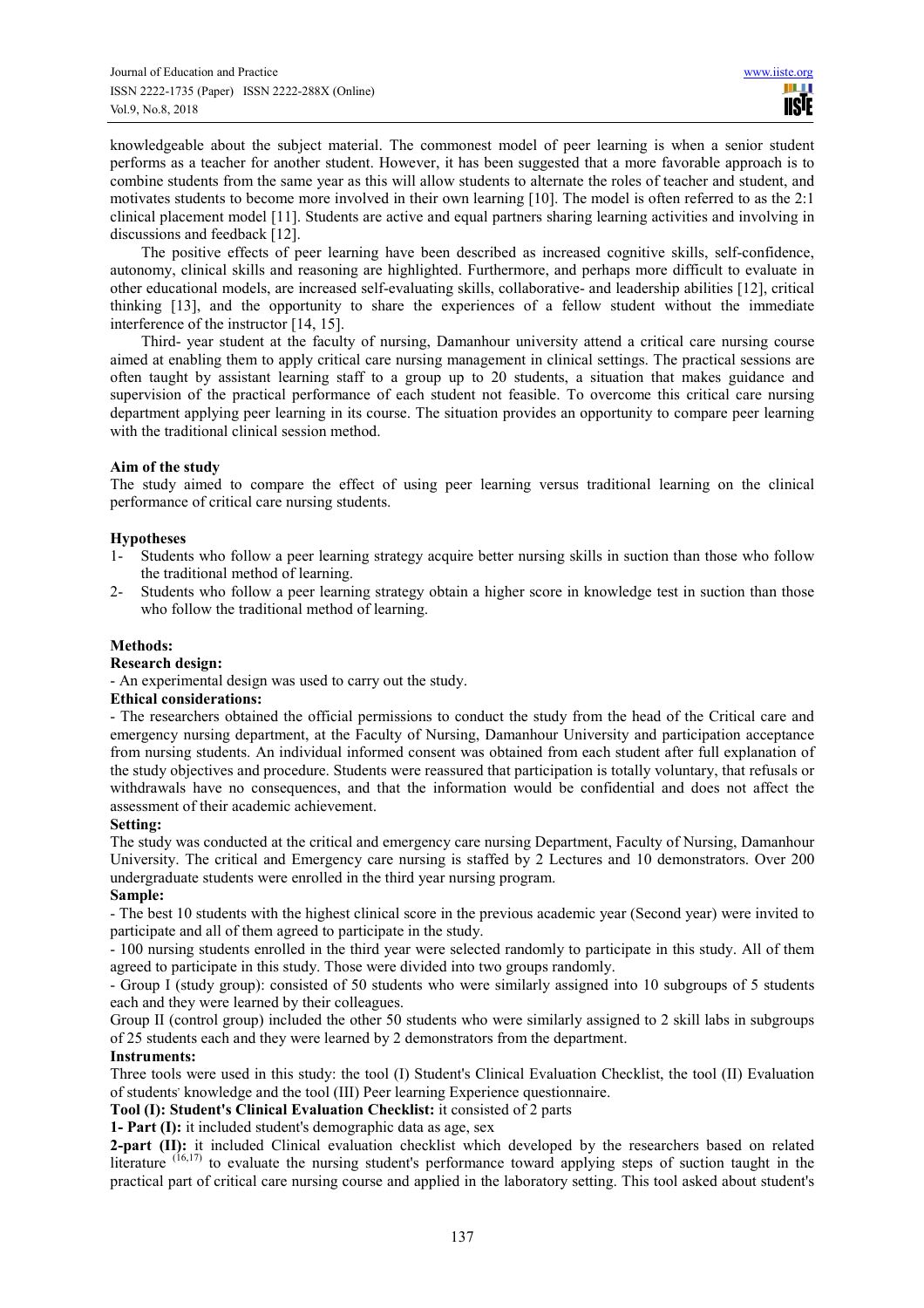age, gendered and was consisted of before the procedure (16 steps), during the procedure (16 steps) and after the procedure (18 steps). Each step was to be checked as "done correctly", "done incorrectly" and "not done" and most of these steps were scored o.25and some steps were scored 0.5 and 1. The score of total performance was 20.The point grade system of performance in the Faculty of nursing, Damanhour University was applied to the total score as follows: Excellent ( $\geq$ 17), Very Good (15 – <17), Good (13 – <15), Satisfactory (12 – <13) and Poor  $(<12)$ .

**Tool (II): Evaluation of students' knowledge:** it consisted of 20 questions. 10 statements were answered with true or false and other 10 questions were multiple choice questions

**Tool (III):** it consisted of 12 statements to determine students' opinion about peer learning with a five-point Likert scale ranging from "strongly disagree" to "strongly agree".

#### **Procedure**

- After allocation of the students to the study (peer-learning) and control (traditional- learning) groups. The researchers conducted a workshop before starting the learning sessions and the attendants were the assistant learning staff assigned to the clinical sessions and the nursing students in the study group. It was for orientation of the participants concerning peer learning benefits, techniques, and tutor role, with a briefing of the studies addressing this issue in the literature.

- The researcher selected one of the most important skills for critically ill patients, it was endotracheal tube suctioning. Each peer student teacher asked to study the suction procedure carefully and was allowed to apply its steps in the Faculty skill lab under the supervision of researchers. This was repeated until the student mastered this skill.

- The 50 students in the study group were assigned to ten groups for 2 skill labs in subgroups of 5 students each for implementation of the peer learning process. The researchers prepared the schedule for the trained students to act as peer teachers for others their colleagues. Each student was given two chances to act as a peer teacher for 2 different subgroups. The clinical sessions started from 9 AM to 1 PM one day/week as each student at each peer group spent about 50 minutes to be taught and evaluated for the procedure by his/her colleague. The evaluation of peer groups students' performance was carried out through the student's clinical evaluation checklist after the end of the clinical session. Additionally, the study group student's opinions regarding the peer learning method were assessed using Peer Learning Experience questionnaire.

- The control group 50 students were assigned to 2 groups for 2 skill labs in subgroups of 25 students. These subgroups were trained by assistant learning staff in traditional clinical sessions. The evaluation of control groups students' performance was carried out through the student's clinical evaluation checklist after the end of the clinical session.

## **Data analysis:**

- Data entry and statistical analysis were done using SPSS 17.0 statistical package

#### **Results:**

|                 |  | Table (I): Distribution of nursing students in control and study groups according to general |  |  |  |  |  |  |  |
|-----------------|--|----------------------------------------------------------------------------------------------|--|--|--|--|--|--|--|
| characteristics |  |                                                                                              |  |  |  |  |  |  |  |

|                                    | Control group  |               | <b>Study group</b> |      |  |
|------------------------------------|----------------|---------------|--------------------|------|--|
| general characteristics            | No.            | $\frac{0}{0}$ | No.                | $\%$ |  |
| Age                                |                |               |                    |      |  |
| $17 - 20$ years                    | 5              | 10            | 5                  | 10   |  |
| $20 - 24$ years                    | 45             | 90            | 45                 | 90   |  |
| <b>Sex</b>                         |                |               |                    |      |  |
| Male                               | 12             | 24            | 13                 | 26   |  |
| Female                             | 38             | 76            | 37                 | 74   |  |
| <b>Previous qualification</b>      |                |               |                    |      |  |
| secondary school                   | 37             | 74            | 35                 | 70   |  |
| technical institute of nursing     | 13             | 26            | 15                 | 30   |  |
| Previous academic achievement grad |                |               |                    |      |  |
| excellent                          | 11             | 22            | 9                  | 18   |  |
| very good                          | 28             | 56            | 30                 | 60   |  |
| good                               | 9              | 18            | 9                  | 18   |  |
| pass                               | $\overline{2}$ | 4             | $\mathfrak{D}$     | 4    |  |

**Table (1)** shows the distribution of nursing students in the control and study groups according to their general characteristics. Regarding students' age, the results revealed that the majority of students in control and study groups (90%) were from age 20 years to below 24 years. Also, this table indicated that the majority of the control and study groups were females (76% and 74%) respectively.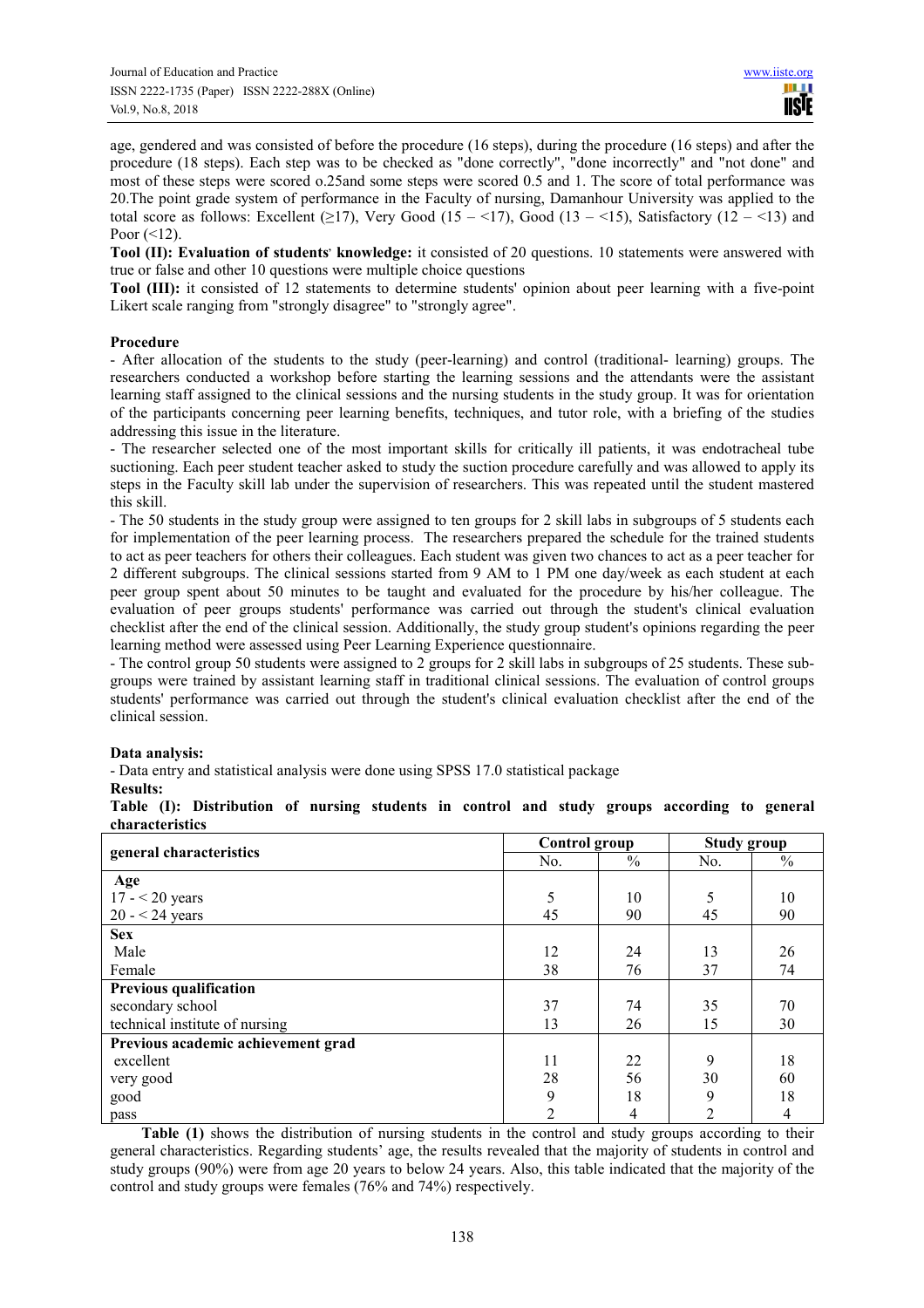In relation to the previous qualification, the table illustrates that the majority of nursing students in the control and study groups had secondary school education. Finally, it was noticed that the higher percentage of nursing students achieved very good scores in both control and study groups, (56% and 60%) respectively. The lowest percentage got pass score in both the control and study groups (4%).

| <b>Total Score of knowledge</b> |     | <b>Traditional</b><br>$(n = 50)$ |     | Peer<br>$(n = 50)$ | $\gamma^2$            | $MC_{-}$ |  |
|---------------------------------|-----|----------------------------------|-----|--------------------|-----------------------|----------|--|
|                                 | No. | $\frac{0}{0}$                    | No. | $\frac{0}{0}$      |                       |          |  |
| Excellent $(17+)$               | 35  | 70.0                             | 46  | 92.0               |                       |          |  |
| Very Good $(15 - 17)$           |     | 6.0                              |     | 6.0                | $11.064$ <sup>*</sup> | $0.009*$ |  |
| Good $(13 - 15)$                |     | 10.0                             |     | 2.0                |                       |          |  |
| Satisfactory $(12 - 13)$        |     | 12.0                             |     | 0.0                |                       |          |  |
| Poor $(\leq 12)$                |     | 2.0                              |     | 0.0                |                       |          |  |

**Table (II): Total score level of knowledge among nursing student in control and study groups** 

 $\chi^2$ , p:  $\chi^2$  and p values for **Chi square test** for comparing between the two groups. <sup>MC</sup>p: p value for **Monte Carlo** for Chi square test for comparing between the two groups. \*: Statistically significant at  $p \le 0.05$ 

**Table (II)** Demonstrates number and percentage distribution of nursing students in the study and control groups according to their total scores level of knowledge concerning suction. The table illustrates that 70% of the control group students had excellent scores. While the majority of the study group students (92%) had excellent scores. The difference between the two groups concerning the level of knowledge in suction procedure was found to be statistically significant  $(\chi^2: 11.064^*, P= 0.009^*)$ .

| <b>Total Score of skills</b> |     | <b>Traditional</b><br>$(n = 50)$ |     | Peer<br>$(n = 50)$ | $\gamma^2$ | $MC_{n}$    |
|------------------------------|-----|----------------------------------|-----|--------------------|------------|-------------|
|                              | No. | $\frac{6}{9}$                    | No. | $\frac{6}{9}$      |            |             |
| Excellent $(17+)$            | 27  | 54                               | 38  | 76                 |            |             |
| Very Good $(15 - 17)$        |     | 22                               | 10  | 20                 |            |             |
| Good $(13 - 15)$             |     | 14                               |     | 4                  | 8.811*     | $0.038^{*}$ |
| Satisfactory $(12 - 13)$     |     | 6                                |     |                    |            |             |
| Poor $(\le 12)$              |     |                                  |     |                    |            |             |

**Table (III): Total score of skills among nursing student in control and study groups** 

 $\chi^2$ , p:  $\chi^2$  and p values for **Chi square test** for comparing between the two groups. <sup>MC</sup>p: p value for **Monte Carlo** for Chi square test for comparing between the two groups. \*: Statistically significant at  $p \le 0.05$ 

**Table (III)** Demonstrates number and percentage distribution of nursing students in the study and control groups according to their total scores level of practice concerning suction. The table illustrates that nearly half of the control group students (54%) had excellent scores. While three-quarters of the study group students (76%) had excellent scores. The difference between the two groups concerning the level of practice in suction procedure was found to be statistically significant ( $\chi^2$ :8.811<sup>\*</sup>, P= 0.038<sup>\*</sup>).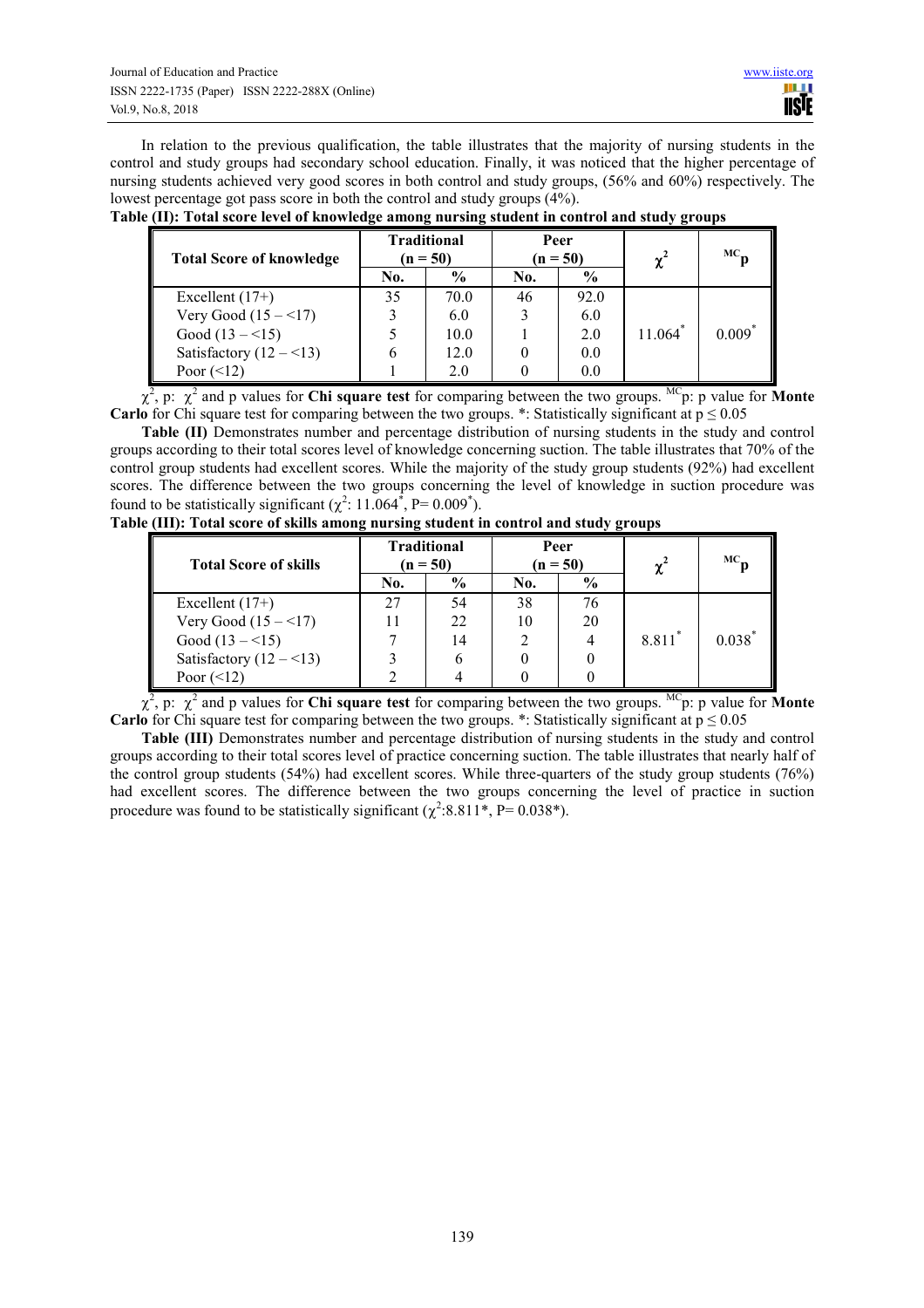| General characteristic's       |                               | <b>Total Score Level</b> |                                        |               |                                  |                  |          |                             |
|--------------------------------|-------------------------------|--------------------------|----------------------------------------|---------------|----------------------------------|------------------|----------|-----------------------------|
|                                | Excellent $(17+)$ (n =<br>38) |                          | Very Good $(15 -$<br><17<br>$(n = 10)$ |               | Good $(13 -$<br><15<br>$(n = 2)$ |                  | $\chi^2$ | м $\mathbf{c}_{\mathbf{p}}$ |
|                                | No.                           | $\frac{6}{6}$            | No.                                    | $\frac{0}{0}$ | No.                              | $\frac{0}{0}$    |          |                             |
| Age<br>$17 - 520$              | 5                             | 100                      | $\boldsymbol{0}$                       | $\Omega$      | $\boldsymbol{0}$                 | $\boldsymbol{0}$ | 1.30     | 0.66                        |
| $21 - 525$                     | 33                            | 73.3                     | 10                                     | 22.2          | 2                                | 4.4              |          |                             |
| <b>Sex</b><br>Male             | 6                             | 46.2                     | 6                                      | 46.2          | 1                                | 7.7              | $8.35*$  | $0.01*$                     |
| Female                         | 32                            | 86.5                     | $\overline{4}$                         | 10.8          | $\mathbf{1}$                     | 2.7              |          |                             |
| <b>Previous qualification</b>  |                               |                          |                                        |               |                                  |                  |          |                             |
| Secondary school               | 24                            | 68.6                     | 9                                      | 25.7          | $\overline{2}$                   | 5.7              | 3.02     | 0.21                        |
| Technical institute of nursing | 14                            | 93.3                     | 1                                      | 6.7           | $\theta$                         | 0.0              |          |                             |
| Previous academic achievement  |                               |                          |                                        |               |                                  |                  |          |                             |
| grad<br>Excellent              | 9                             | 100                      | $\boldsymbol{0}$                       | $\theta$      | $\boldsymbol{0}$                 | $\boldsymbol{0}$ |          |                             |
| Very good                      | 26                            | 86.7                     | $\overline{2}$                         | 6.7           | $\overline{2}$                   | 6.7              | $26.14*$ | $< 0.00^*$                  |
| Good                           |                               | 11.1                     | $\,$ 8 $\,$                            | 88.9          | $\boldsymbol{0}$                 | $\theta$         |          |                             |
| Pass                           | $\boldsymbol{0}$              | $\mathbf{0}$             | $\boldsymbol{0}$                       | $\mathbf{0}$  | 2                                | 100              |          |                             |

**Table (IV): Relation between total score levels of practice for study group students and their general characteristics** 

χ 2 , p: χ 2 and p values for **Chi square test.** MCp: p value for **Monte Carlo** for Chi square test. \*: Statistically significant at  $p \le 0.05$ 

**Table (IV)** Illustrate relation between total score levels of practice for study group students and their general characteristics. As regards age and previous educational qualification the table reveals no significant difference between age or previous educational qualification and level of practice among the students in the study group.

On the other hand, it was noticed that excellent level of practice was more observed among female students (86.5%) compared with 46.2% of male students. The difference between the two groups was found to be statistically significant ( $\chi$ 2 =8.347\*, p= 0.007\*). The table also reveals that excellent level of practice was more observed among students who achieved excellent and very good in previous academic grade (100% and 86.7%) respectively. A previous academic achievement grade was found to significantly affect the level of practice among the students of the study group ( $\chi$ 2 =26.137<sup>\*</sup>, p= 0.001<sup>\*</sup>).

|              |                                                                                                                                          | <b>Satisfaction</b>           |               |             |                     |  |
|--------------|------------------------------------------------------------------------------------------------------------------------------------------|-------------------------------|---------------|-------------|---------------------|--|
|              | statement                                                                                                                                | <b>Satisfied</b>              |               |             | <b>Dissatisfied</b> |  |
|              |                                                                                                                                          | No.                           | $\frac{0}{0}$ | No.         | $\frac{0}{0}$       |  |
| $1 -$        | The feedback I receive from my peer is from students view point, therefore more helpful<br>than from my instructor.                      | 45                            | 90            | 5           | 10                  |  |
| $2 -$        | I am more self-confident and able to perform the procedure independently because of<br>being taught by my peer, more than my instructor. | 44                            | 88            | 6           | 12                  |  |
| $3-$         | I learn more from my peer than my instructor                                                                                             | 37                            | 74            | 13          | 26                  |  |
| $4-$         | I can communicate more freely with my peer than with my instructor.                                                                      | 45                            | 90            | 5           | 10                  |  |
| $5 -$        | I don't feel freer to approach my instructor for help than I do my peer.                                                                 | 44                            | 88            | 6           | 12                  |  |
| $6-$         | Being taught by my peers increases my interaction and collaboration with other students<br>more than when being taught by my instructor. | 44                            | 88            | 6           | 12                  |  |
| $7 -$        | Being taught clinical skills by my peer increases my sense of responsibility more than<br>being taught by my instructor                  | 45                            | 90            | 5           | 10                  |  |
| $8-$         | My peer is more supportive to me when I am performing nursing skills than my instructor.                                                 | 45                            | 90            | 5           | 10                  |  |
| $Q_{-}$      | I am less anxious when performing nursing skills in the presence of my peer than my<br>instructor.                                       | 45                            | 90            | $\varsigma$ | 10                  |  |
| $10-$        | I felt more comfortable when my performance being assessed by my peer                                                                    | 43                            | 86            | 7           | 14                  |  |
| $11-$        | Peer learning experience was time well spent                                                                                             | 43                            | 86            | 7           | 14                  |  |
| $12 -$       | There should be more opportunities of peer teaching in the curriculum.                                                                   | 44                            | 88            | 6           | 12                  |  |
| <b>Total</b> |                                                                                                                                          | 524                           | 87.3          | 76          | 12.7                |  |
|              | Chi Square and P                                                                                                                         | $P=0.00$<br>Chi Square=167.25 |               |             |                     |  |

#### **Table (V): Students' satisfaction regarding peer learning for study group:**

**Table (V)** shows students' satisfaction regarding peer learning for the study group. The table illustrated that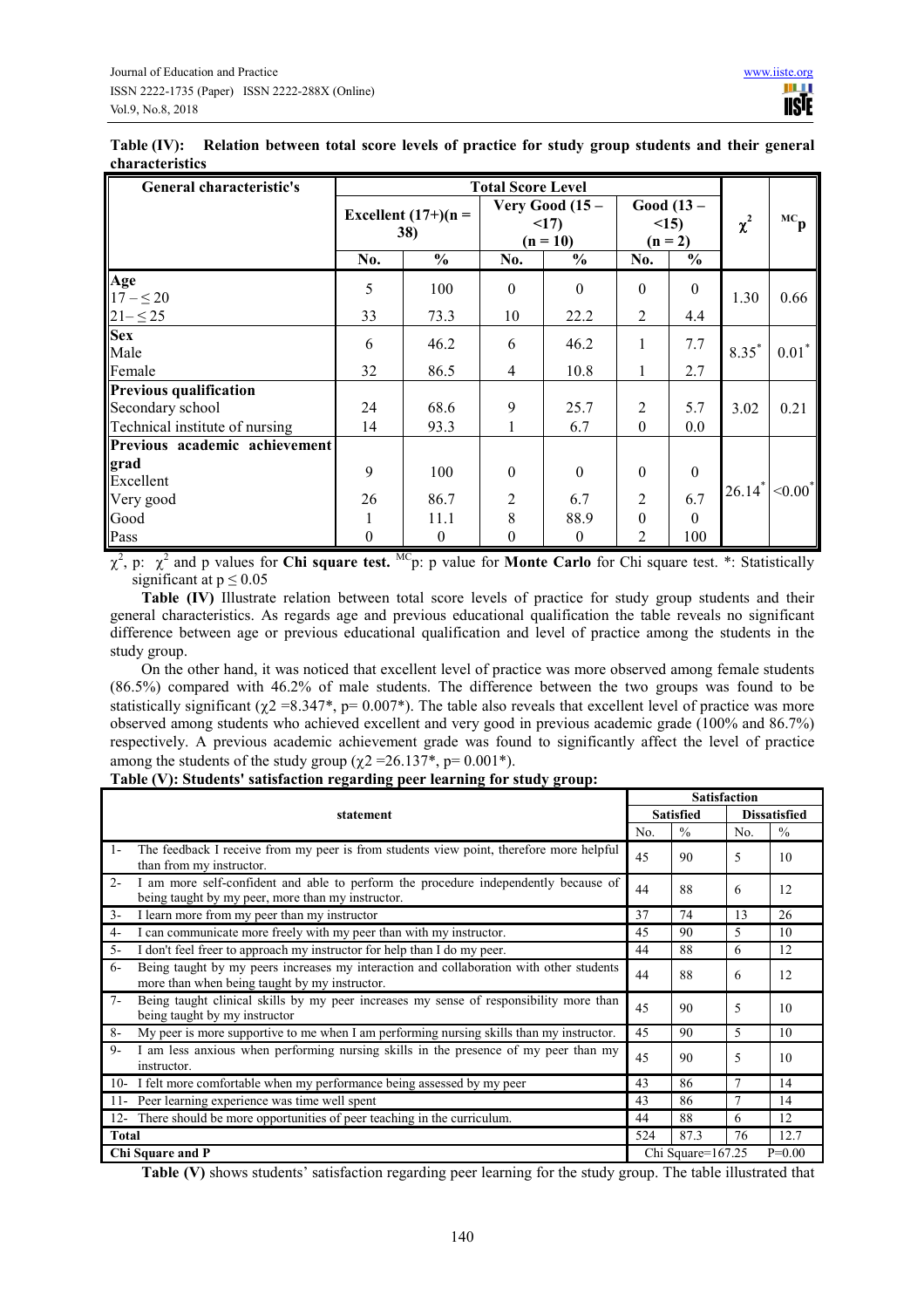the majority of the study group students (90%) were agreed that the feedback they received from their peers is more helpful than from their instructor, they can communicate more freely with their peer than with instructor and peer learning increases the sense of responsibility.

The table also revealed that the majority of the study group students (90%) felt that they were less anxious when performing nursing skills in the presence of their peer and more supportive than their instructor. Also 88% of the study group students were satisfied with being taught by peers increases interaction and collaboration with other students, they don't feel freer to approach instructor for help than their peer, they are more self-confident and able to perform the procedure independently and there should be more opportunities of peer learning in the curriculum.

Moreover 86% of study group students agreed that beer learning experience was time well spent and students felt more comfortable when the performance was being assessed by their peer. About three-quarters of the study group (74%) were satisfied with that they learn more from their peer than their instructor. The difference between total satisfied and dissatisfied level of the study group was found to be statistically significant (Chi Square=167.253, P= 0.000).

#### **Discussion**

This study hypothesized that students who follow a peer learning strategy obtain a higher score in knowledge test and acquire better nursing skills in suction than those who follow the traditional method of learning.

The finding of the current study indicates significantly better performance scores among peer learning group. Moreover, the majority of the students in the study group got excellent score in knowledge and skills. The finding indicates the success of the peer learning approach. The finding is consistent with other previous research study done by Tai et al (2014) [18] found that interaction with peers helped them comprehend the task or skill required of them, also gaining information about their own performance in comparison to the required standard. Moreover, Pålsson et al (2017) [19] in his study, reported that learning in peers improved learning and development. Also, Okilwa (2010) [20] and Kroesbergen (2003) [21] stated that Peer learning was an overall useful strategy to promote active engagement in the learning process and increase academic achievement among students.

This finding may be due to the fact that students are able to explain the concepts to another student in a unique way not used by their clinical instructor. Moreover, the most important source of influence for a student is the reference group. Peers have considerable influence on one another and certainly more influential than the clinical instructor. Moreover, they had better resources such as the small numbers of students in their groups. In such environment, each student had the opportunity to perform the practical skill more than once, which enhances his/her performance. Peer learning can develop and strengthen a positive influence among students and increase their own understand of the subject matter [18].

This study revealed that the majority of the study group students were positively satisfied as regarding peer learning. This finding is in the same line with Yuen Loke & Chow (2007) [22] who found that peer learning students reported positive feedback on their experience of peer learning. On the other hand, the majority of the study group students stated that peer learning increases their sense of responsibility for learning. Moreover, this finding is congruent with Mitchem (2001) [23] reported in his study that training students in peer learning strategies can help students take responsibility for their learning, and their ability to recognize and accept responsibility for academic failures.

Furthermore, the present study indicates that the majority of the students in peer group stated that being taught by peers increases interaction and collaboration with other students, they can communicate more freely with their peer than with their clinical instructor they don't feel freer to approach instructor for help than their peer, This is against the finding of previous study found that a few of nursing students taught by peer learning were feel less communicate and interact with other students [24]. These results are in congruence with the previously reported positive effects of peer learning on students, abilities of interactions, transferable personal skills as communication and problem - solving. [4, 23, 5]

In fact, the students taught by peer learning are more self-confident and able to perform the procedure independently and there should be more opportunities of peer learning in the curriculum. In agreement with this, Dennis et al (2007) [23] reported in his study that social, self-confidence and behavioral outcomes were affected positively with the use of peer-assisted learning strategies, including peer learning.

However, the results of the current study showed that the majority of students in peer group agreed that the feedback they received from their peers is more helpful and they learn more from their peer than from their clinical instructor. Additionally, the students in peer group feel less anxious when performing nursing skills in the presence of their peer and they were more supportive than their clinical instructor. In agreement with this Chojecki et al (2010) [25] and Stenberg (2015) [26] reported in their studies that peer learning reduces student anxiety and increases self-efficacy. Our finding against what has been reported in another previous study [27] found that a few of nursing students taught by peer learning were feel less anxious when performing a skill.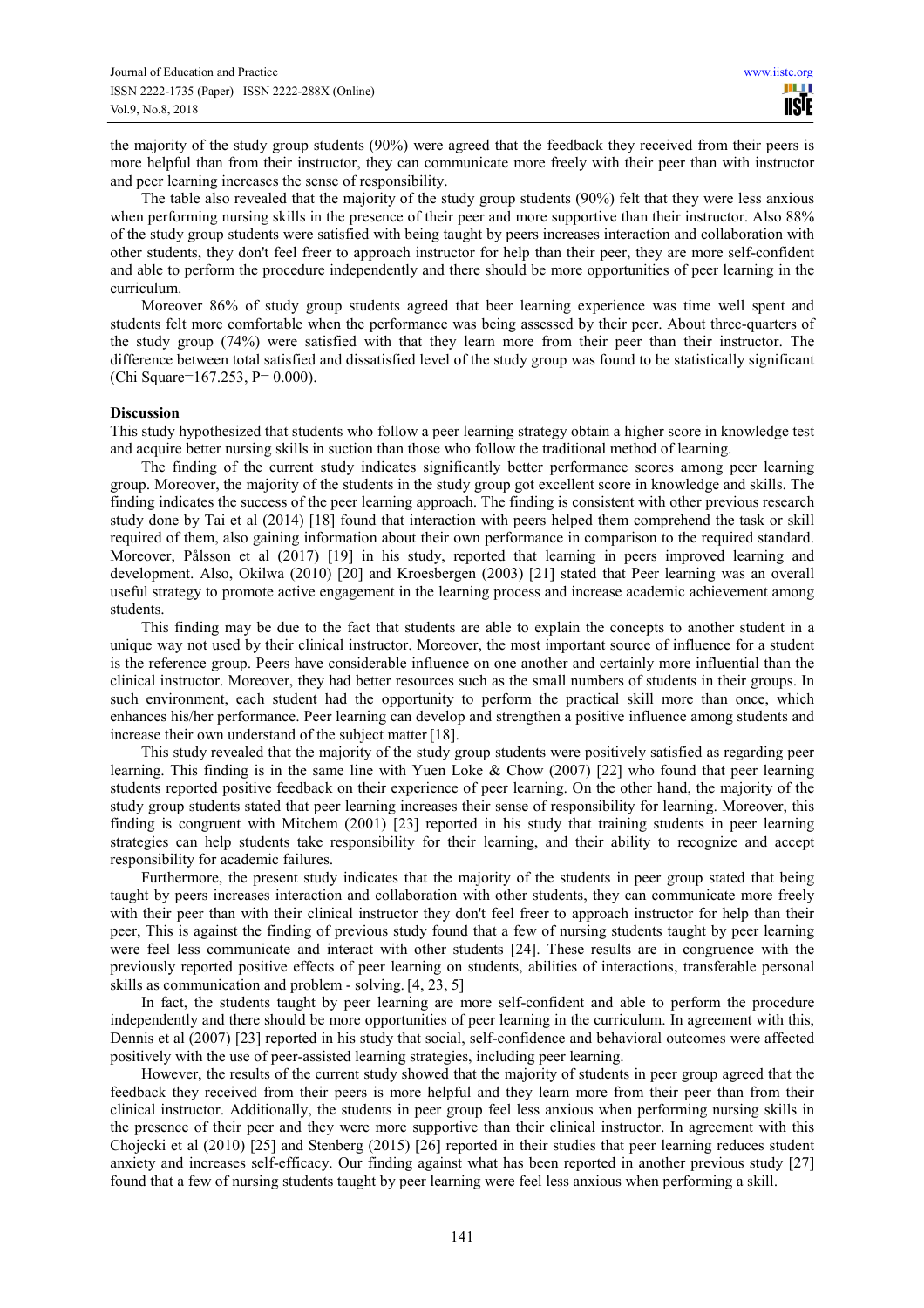The present study revealed that students in peer group expressed their belief that peer learning experience was worth the time spent and students felt more comfortable when their performance was being assessed by their peer. This is congruent with Sevenhuysen et al (2013) [29] who found that peer-assisted learning has the potential to increase the value of hours spent on clinical placements by providing students with supplementary observation and feedback on their performance.

#### **Conclusion:**

From the present study, it can be concluded that peer learning strategy is a more effective strategy in the improvement of nursing students' knowledge and practice than traditional learning method. There was a statistically significant difference in the level of knowledge and practice scores related to suction procedure between study and control group after implementing of peer learning and traditional learning. Moreover, the majority of the study group nursing students were satisfied with peer learning.

#### **Recommendations**

Based on the findings of the present study, the following recommendations are suggested.

- 1. Implementation of peer learning strategy in both classrooms and clinical setting to increase the level of students' knowledge and clinical performance.
- 2. Peer learning should be accepted as an effective strategy to learning nursing skills.
- 3. Seminars and training workshops should be conducted for nurse educators to increase their proficiencies in applying peer learning as a learning strategy in the clinical learning.

#### **Further studies**

- 1. Replication with a larger sample to further confirm the results.
- 2. Conduct peer learning strategy in other clinical learning situations
- 3. A comparative study to determine the effect of traditional learning versus peer learning on students' social interactions.

#### **Reference:**

- 1- Löfmark A, Thorell-Ekstrand I. An assessment form for clinical nursing education: A Delphi study. J Adv. Nurs. 2004;48(3):291–298. doi: 10.1111/j.1365-2648.2004.03198.x.
- 2- Levett-Jones T, Lathlean J. Belongingness: A prerequisite for nursing students' clinical learning. Nurse Educ Pract. 2008; 8(2):103-111. doi: 10.1016/j.nepr.2007.04.003.
- 3- Pulido-Martos M, Augusto-Landa JM, Lopez-Zafra E. Sources of stress in nursing students: A systematic review of quantitative studies. Int Nurs Rev. 2012; 59(1):15–25. doi: 10.1111/j.1466-7657.2011.00939.x.
- 4- Carlson E, Idvall E. Swedish Student nurses 'Experiences of the Clinical Learning Environment in Nursing Homes - A Questionnaire Survey using the  $CLES + T$  evaluation scale. Nurse Education Today. 2014;34(7):1130-34
- 5- Janet W. Colvin and Marinda Ashman. Roles, Risks, and Benefits of Peer Mentoring Relationships in Higher Education. *Mentoring & Tutoring: Partnership in Learning* Vol. 18, No. 2, May 2010, 121–134
- 6- Astin, A.W., Alexander, W., Wogelgesang, L.J., Ikeda, E.K., & Yee, J.A. (2000). How service learning affects students. Los Angeles: Higher Education Research Institute, University of California at Los Angeles.
- 7- Carlson E, Wann-Hansson C, Pilhammar E. Teaching during clinical practice: Strategies and techniques used by preceptors in clinical education. Nurse Educ Today. 2009;29(5):522–526. doi: 10.1016/j.nedt.2008.11.012.
- 8-Topping K. The effectiveness of peer tutoring in further and higher education: A typology and review of the literature. High Educ. 1996;32:321–345. doi: 10.1007/BF00138870.
- 9- Boud D, Cohen R, Sampson J. Peer learning and assessment. Assessment and Evaluation in Higher Education. 1999;24(4):413–426. doi: 10.1080/0260293990240405
- 10. Falchikov, N. Learning together. Peer tutoring in higher education. London and New York Routledge Falmer: 2001.
- 11. Baldry Currens J, Bithell PC. The 2:1 Clinical Placement Model. Perceptions of clinical educators and students. Physiotherapy. 2003; 89(4):204–218. doi: 10.1016/S0031-9406(05)60152-6.
- 12. Secomb J. A systematic review of peer teaching and learning in clinical education. J Clin Nurs. 2008;17(6):703–716. doi: 10.1111/j.1365-2702.2007.01954.x.
- 13- Loke AJTC, FLW Learning partnership the experience of peer tutoring among student nurses: A qualitative study. Int J Nurs Stud. 2007;44(2):237–244. doi: 10.1016/j.ijnurstu.2005.11.028.
- 14- Ladyschewsky RK. Building competency in the novice allied health professional through peer coaching. J Allied Health. 2010; 39(2):e77–82.
- 15- Hammond JA, Bithell CP, Jones L, Bidgood P. A first-year experience of student directed peer-assisted